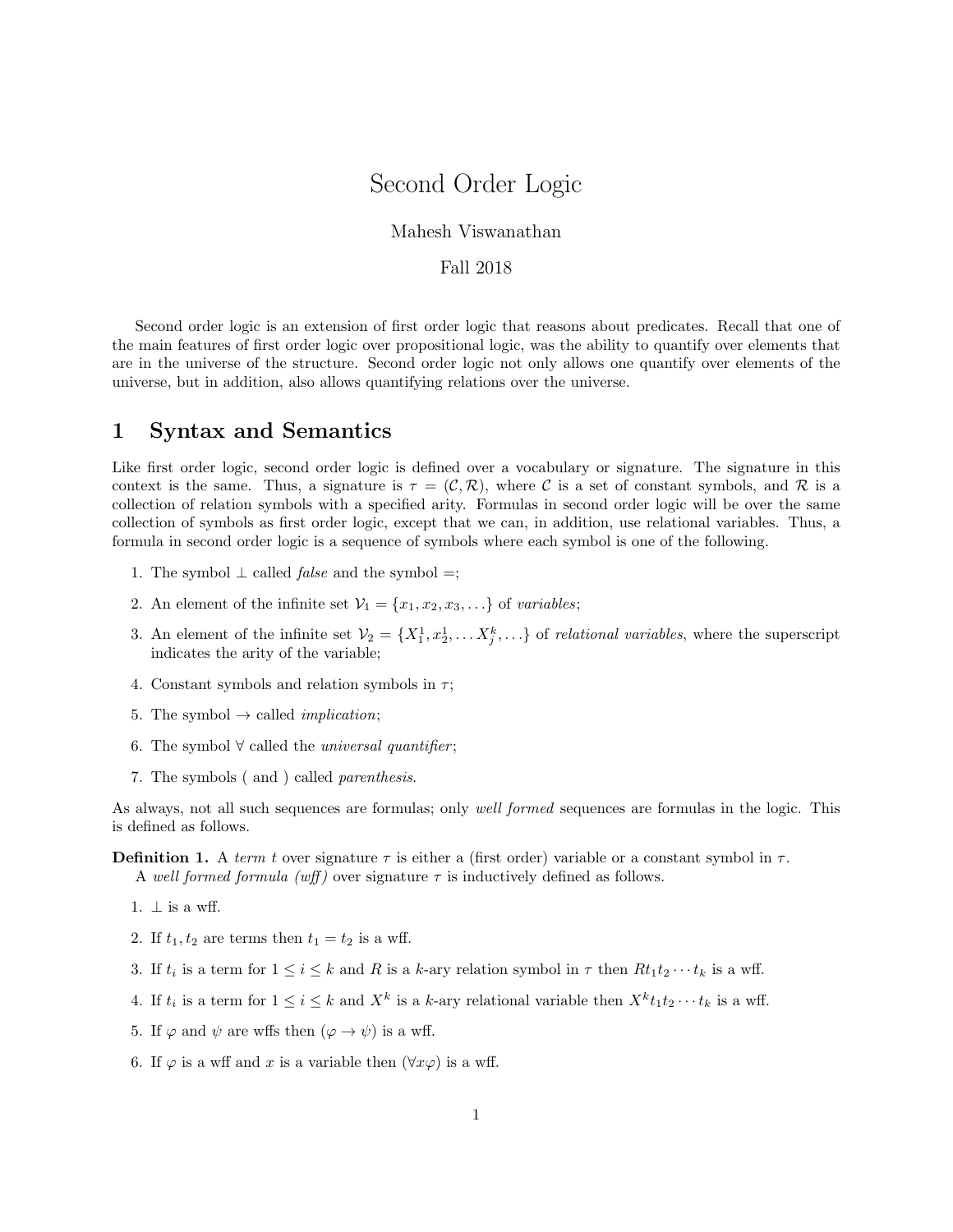7. If  $\varphi$  is a wff and  $X^k$  is a relational variable then  $(\forall X^k \varphi)$  is a wff.

As in the case of first order logic, it is convenient to introduce other standard logical operators that can be defined syntactically defined in terms of the formulas given in Definition 1. In addition, to boolean connectives, and first order existential quantification (which are defined exactly as for first order logic), we can also define existential second-order quantification as

$$
\exists X^k \varphi = \neg(\forall X^k \neg \varphi).
$$

Again, in order to avoid writing to many parenthesis, we will assume the following precedence of operators (from increasing to decreasing):  $\neg$ ,  $\wedge$ ,  $\vee$ ,  $\rightarrow$ ,  $\forall$  (both first-order and second-order).

Example 2. Let us look at some example formulas in second order logic. Let us start by looking at the vocabulary of graphs, which is  $\tau_G = \{E\}$  and consists of a single binary relation which denotes the edge relation in the graph. We could write a formula that expresses the fact that the edge relation  $E$  encodes a graph that is 3-colorable as follows.

$$
\exists X_1^1 \exists X_2^1 \exists X_3^1 (\forall x (X_1^1 x \lor X_2^1 x \lor X_3^1 x) \land \forall x \forall y (Exy \to (\neg (X_1^1 x \land X_1^1 y) \land \neg (X_2^1 x \land X_2^1 y) \land \neg (X_3^1 x \land X_3^1 y))))
$$

The formula says that there are sets  $X_1^1, X_2^1$ , and  $X_3^1$  (i.e., unary relations) that correspond to vertices colored 1, 2, and 3, respectively, such that every vertex gets one of the 3 colors, and adjacent vertices get different colors.

Consider writing a formula to express the fact that the graph has a path from s to t. One way to express this is by saying that s and t belong to the transitive closure of  $E$ . But how do we denote the transitive closure of  $E$ ? Well, it turns out that any binary relation that contains  $E$ , is reflexive and "closed" with respect to composition with  $E$ , contains the transitive closure! Therefore, we express the existence of a path from  $s$  to  $t$  as

$$
\forall P^2(\text{Closed}(P^2) \to P^2st)
$$

where  $\textsf{Closed}(P^2)$  is the formula  $\forall x \forall y (((((x = y) \lor Exy) \rightarrow P^2xy) \land ((Exy \land P^2yz) \rightarrow P^2xz)).$ 

Let us now consider the signature of orders  $\tau_{\Omega} = \{\leq\}$  that has one binary relation namely, the ordering ≤. Let us write the sentence "every bounded, non-empty set has a least upper bound"; the formula below is direct translation of each of the adjectives in this property.

$$
\forall X^{1}(((\exists x X^{1}x) \land (\exists y \forall x (X^{1}x \to x \le y))) \to (\exists z \forall y (\forall x (X^{1}x \to x \le y)) \leftrightarrow (z \le y)))
$$

The semantics of formulas in second-order logic, like in the case of first order logic, are defined in a structure. Recall that a structure is a universe along with an interpretation of the constant symbols and relation symbols in the signature. To define whether a formula holds in a structure, we also need an assignment, which interprets the free variables. For first order logic, an assignment was simply a mapping of variables to elements in the universe of the structure. For second order logic, however, the presence of relational variables, means that an assignment must also give an interpretation of these variables as relations (of the appropriate arity) over the structure. This is formally defined as follows.

**Definition 3.** For a  $\tau$ -structure A, an assignment  $\alpha$  over A is a pair of functions  $(\alpha_1, \alpha_2)$  where  $\alpha_1 : \mathcal{V}_1 \to \mathcal{V}_2$  $u(\mathcal{A})$  and  $\alpha_2 : \mathcal{V}_2 \to \cup_k [u(\mathcal{A})]^k$  that assigns to every k-ary relational variable  $X^k$  a relation  $\alpha_2(X^k) \subseteq [u(\mathcal{A})]^k$ . If t is a constant symbol c, we will take  $\alpha(t)$  to be  $c^{\mathcal{A}}$ .

For an assignment  $\alpha = (\alpha_1, \alpha_2)$  over  $\mathcal{A}, \alpha[x \mapsto a]$  is the assignment where  $\alpha_1$  is changed as follows.

$$
\alpha_i[x \mapsto a](y) = \begin{cases} \alpha_i(y) & \text{for } y \neq x \\ a & \text{when } x = y \end{cases}
$$

We are now ready to define the semantics of a (second order) formula in a structure under an assignment. The definition is similar to the one for first order logic, and is also defined inductively on the structure of the formula.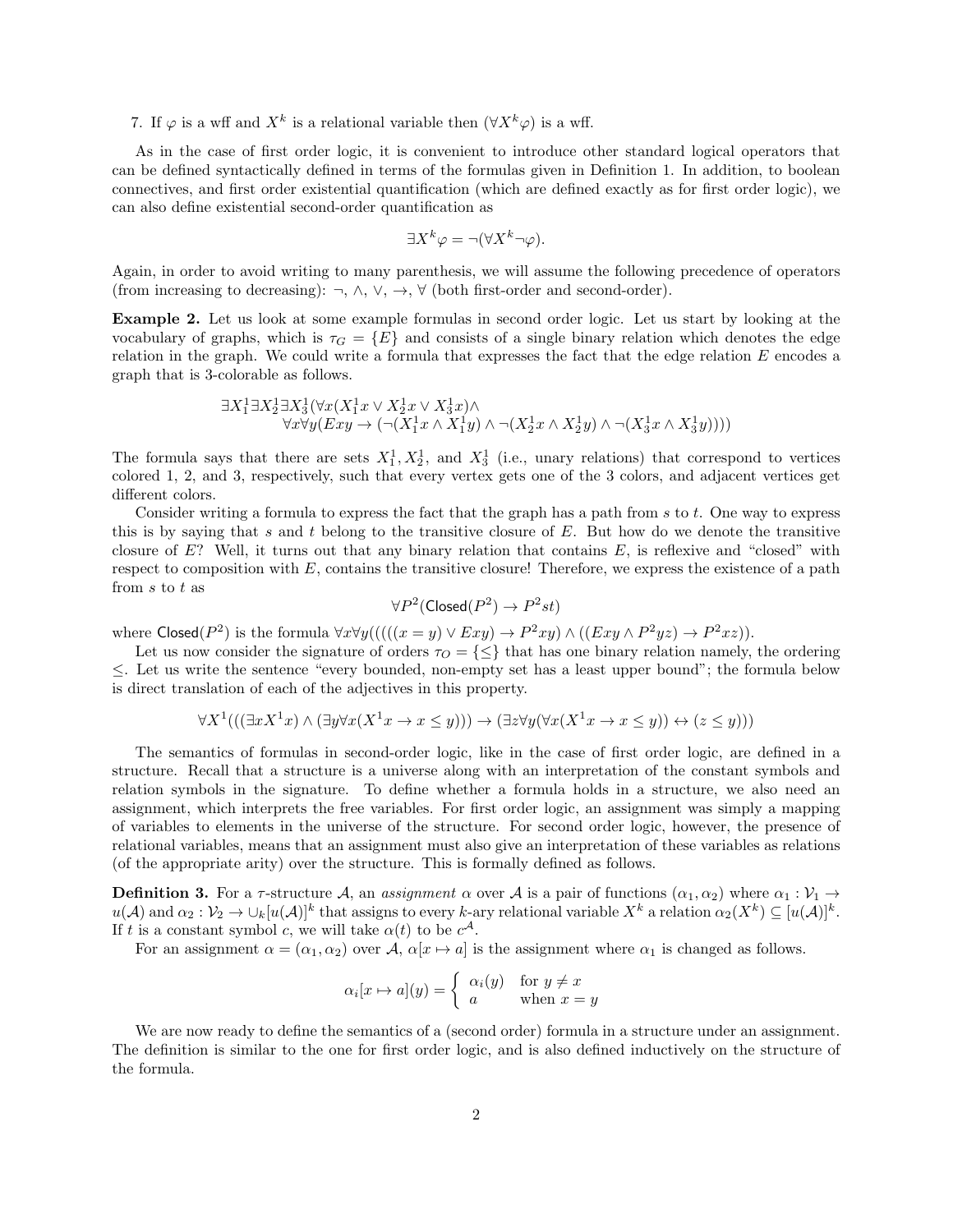**Definition 4.** The relation  $A \models \varphi[\alpha]$  is inductively defined as follows.

- $A \not\models \bot[\alpha]$  for all A and  $\alpha$
- $\mathcal{A} \models t_1 = t_2[\alpha]$  iff  $\alpha_1(t_1) = \alpha_1(t_2)$
- $A \models Rt_1 \cdots t_n[\alpha]$  iff  $(\alpha_1(t_1), \alpha_1(t_2), \ldots \alpha_1(t_n)) \in R^{\mathcal{A}}$
- $A \models X^k t_1 \cdots t_n[\alpha]$  iff  $(\alpha_1(t_1), \alpha_1(t_2), \ldots \alpha_1(t_n)) \in \alpha_2(X)$
- $A \models (\varphi \rightarrow \psi)[\alpha]$  iff  $A \not\models \varphi[\alpha]$  or  $A \models \psi[\alpha]$
- $A \models (\forall x \varphi)[\alpha]$  iff for every  $a \in u(A), A \models \varphi[\alpha[x \mapsto a]]$
- $A \models (\forall X^k \varphi)[\alpha]$  iff for every  $S \in [u(\mathcal{A})]^k$ ,  $\mathcal{A} \models \varphi[\alpha[X \mapsto S]]$

As in first order logic, Definition 4 suggests that the assignment of values to variables (first order and relational) only matters for the "free" variables, and not those that are quantified. We extend the definition of free and bound occurences to relational variables as well.

**Definition 5.** In wffs  $\forall x \psi$  and  $\forall X^k \psi'$ ,  $\psi$  and  $\psi'$  is said to be in the scope of the quantifiers  $\forall x$  and  $\forall X^k$ , respectively.

Every occurrence of variables x and  $X^k$  in  $\forall x \psi$  and  $\forall X^k \psi$ , respectively, are said to be *bound*. Any occurrence of variables (first order or relational) that is not bound is said to be free.

As in first order logic, the semantics given in Definition 4 ensures that the satisfaction relation only depends on the values assigned to free variables.

**Theorem 6.** For a formula  $\varphi$  and assignments  $\alpha$  and  $\beta$  that agree on all the free variables and free relational variables of  $\varphi$ ,  $\mathcal{A} \models \varphi[\alpha]$  iff  $\mathcal{A} \models \varphi[\beta]$ .

Sentences are, as always, formulas with no free (first order) variables or relational variables. Thanks to Theorem 6, this means that for sentences, the assignment does not determine its satisfaction.

**Proposition 7.** For a sentence  $\varphi$ , and any two assignments  $\alpha_1$  and  $\alpha_2$ ,  $\mathcal{A} \models \varphi[\alpha_1]$  iff  $\mathcal{A} \models \varphi[\alpha_2]$ . Therefore, we write  $A \models \varphi$  if for any assignment  $\alpha$ ,  $A \models \varphi[\alpha]$ .

Satisfiability and validity of second order formulas is defined in the same way as for first order logic —  $\varphi$  is satisfiable if there is a structure A and assignment  $\alpha$  such that  $\mathcal{A} \models \varphi[\alpha]$ ; and  $\varphi$  is valid if for every structure A and assignment  $\alpha$ ,  $\mathcal{A} \models \varphi[\alpha]$ .

For any logic, the fundamental computational questions are satisfiability and validity. We observed that, in the case of propositional logic, satisfiability is NP-complete while validity if co-NP-complete. In contrast, for first order logic, validity if RE-complete, and (therefore) satisfiabiity is not recursively enumerable. What does the landscape look like for second order logic? Clearly, the satisfiability problem for second order logic is not recursively enumerable — since first order logic formulas are special second order logic formulas, the non-recursive enumerability proof can be extended. But what about validity? Is there a sound and complete proof system that demonstrates the recursive enumerability of the validity problem? It turns out that there is no such proof system. The "incompleteness" of second order logic can be seen as a consequence of Gödel's incompleteness theorem — checking membership in  $Th(N, 0, 1, +, \cdot)$  can be reduced to the validity problem of second order logic. Here we present a simpler proof that doesn't establish incompleteness, but rather the non-recursive enumerability of validty.

**Theorem 8.** The validity problem for second order logic — given a formula  $\varphi$ , determine if  $\varphi$  is valid — is not recursively enumerable.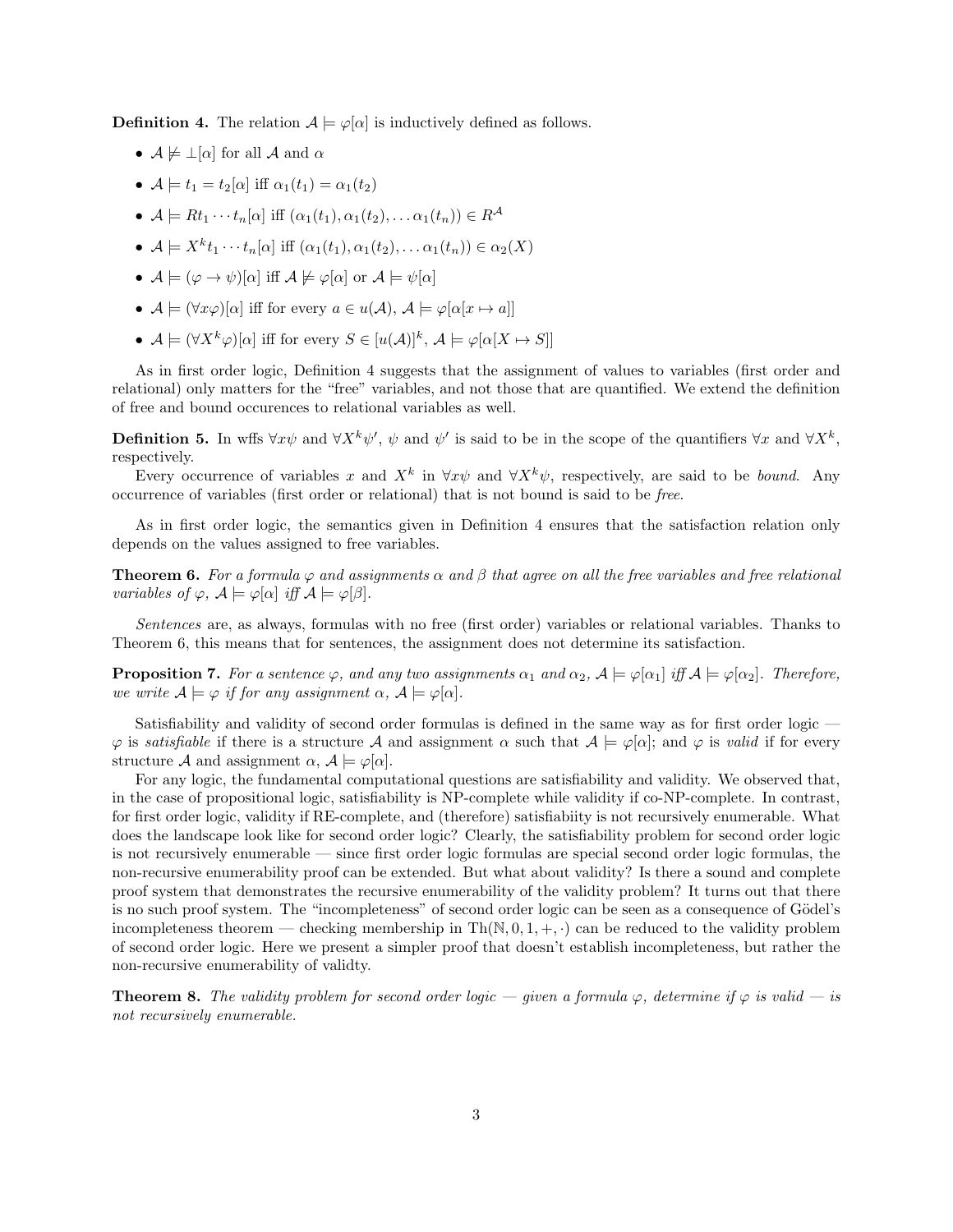Proof. Recall that the satisfiability problem of first order logic is not recursively enumerable; this holds even for formulas over a finite vocabulary. We will reduce this to the validity problem of second order logic, and thus complete the proof. Consider a finite vocabulary  $\tau$  and a formula  $\varphi$  over  $\tau$ . Consider the formula

$$
\psi = \exists X_R^k \cdots \exists x_c \cdots \varphi [R \mapsto X_R^k, c \mapsto x_c]
$$

In  $\psi$ , for each relation symbol R of arity k, we have a new relational variable  $X_R^k$  that is existentially quantified, and for each constant symbol c, we have anew (first order) variable  $x_c$  that is existentially quantified. Within the scope of these quantifiers, we have the formula  $\varphi$  where every relation symbol  $R \in \tau$ has been syntactically replaced by its corresponding variable  $X_R^k$ , and every constant  $c \in \tau$  has been replaced by  $x_c$ .

It is easy to see that  $\varphi$  is satisfiable if and only if  $\psi$  is valid. This completes the proof.

 $\Box$ 

## 2 Monadic Second Order Logic

In addition to first order logic, another important fragment of second order logic is monadic second order logic (MSO). While first order logic can be seen as the fragment that does not allow any relational variables, MSO is the fragment where all relational variable are "monadic", i.e., of arity 1. Thus, in MSO one can only quantify over sets, as opposed to more general relations.

Definition 9. Monadic second order logic is the fragment of second order logic where all relational variables have arity 1. Since all relational variables are unary, by convention, we will drop the superscript that indicates the variables arity.

**Example 10.** Consider the signature of graphs  $\tau_G = \{E\}$ . Observe that sentence characterizing 3-colorable graphs in Example 2 is monadic. The formula given to express the fact the graph has an s-t path is in Example 2 however not monadic; it uses a binary relational variable  $P^2$ . However, this property can be expressed in MSO. Instead of saying that s and t are in the transtive closure of the relation  $E$ , we will instead say that t belongs to any set that contains s and is closed under taking edges in the graph. Here is the precise definition.

$$
\forall R((Rs \land \mathsf{Closed}(R)) \to Rt)
$$

where  $\text{Closed}(R)$  is the formula  $\forall x \forall y ((Rx \land Exy) \rightarrow Ry)$ .

Consider now trying to express the fact that a graph has an independent set of size at leat k. This is equivalent to saying that there is a set of vertices that has at least  $k$  distinct elements such that no pair in the set is connected by an edge. This can be written in MSO as follows.

$$
\exists I(\forall x \forall y ((\neg(x = y) \land Ix \land Iy) \rightarrow \neg Exy) \land \exists x_1 \cdots \exists x_k (\bigwedge_{i \neq j} \neg(x_i = x_j) \land \bigwedge_i Xx_i))
$$

### 2.1 Monadic Second Order Logic on Words

We will study MSO on restricted class of structures. In particular, of particular interest is the study of MSO on words. What this means is, for alphabet  $\Sigma$ , the signature is fixed to be  $\tau_W = \{<, S, \{Q_a\}_{a \in \Sigma}\}\$  where  $\lt$ , S are binary relation symbols, and  $Q_a$  is unary relation symbol for every a in alphabet Σ. Further, any structure is of the form, where the universe is the set of positions in the word, and the relations  $S, \leq, s$  and  $Q_a$  are interpreted the way "standard" manner.

For example, let us consider  $\Sigma = \{0,1\}$  and the word  $w = 010110$ . The w can be represented as a structure as follows. The signature (since  $\sigma = \{0, 1\}$ ) is  $\tau = \{<, S, Q_0, Q_1\}$ . The structure for w is

$$
\mathcal{W} = \begin{pmatrix} \{1, 2, 3, 4, 5, 6\}, \\ \langle \mathcal{W} = \{(1, 2), (1, 3), \dots (1, 6), (2, 3), \dots (2, 6), (3, 4), (3, 5), (3, 6), (4, 5), (4, 6), (5, 6)\}, \\ S\mathcal{W} = \{(1, 2), (2, 3), (3, 4), (4, 5), (5, 6)\}, \\ Q_0 = \{1, 3, 6\}, \\ Q_1 = \{2, 4, 5\}. \end{pmatrix}
$$